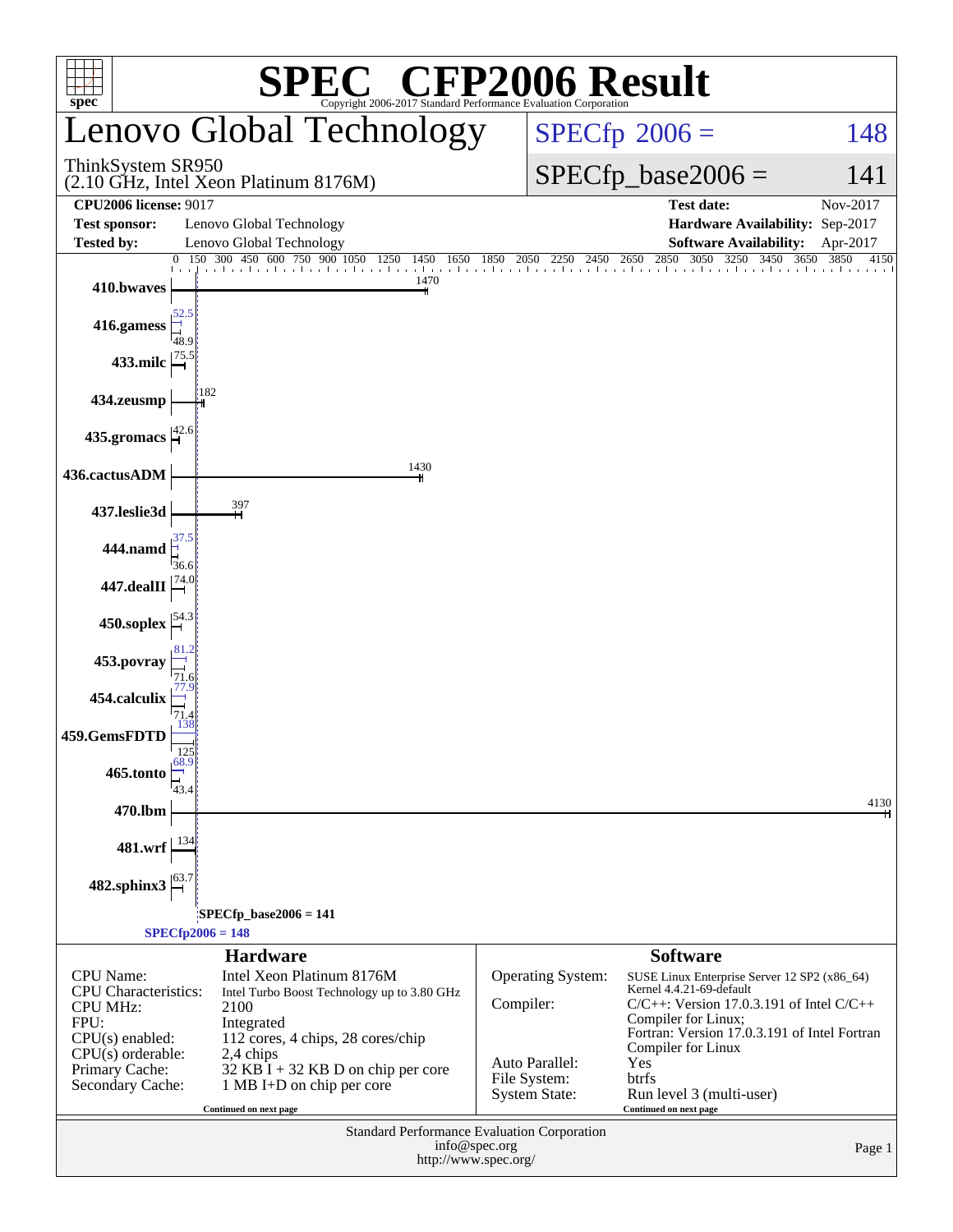

# enovo Global Technology

#### ThinkSystem SR950

#### (2.10 GHz, Intel Xeon Platinum 8176M)

[Other Hardware:](http://www.spec.org/auto/cpu2006/Docs/result-fields.html#OtherHardware) None

 $SPECfp\_base2006 = 141$ 

 $SPECfp2006 = 148$  $SPECfp2006 = 148$ 

| <b>CPU2006 license: 9017</b> |                                       |                       | <b>Test date:</b>                      | Nov-2017 |
|------------------------------|---------------------------------------|-----------------------|----------------------------------------|----------|
| <b>Test sponsor:</b>         | Lenovo Global Technology              |                       | <b>Hardware Availability: Sep-2017</b> |          |
| <b>Tested by:</b>            | Lenovo Global Technology              |                       | <b>Software Availability:</b>          | Apr-2017 |
| L3 Cache:                    | $38.5$ MB I+D on chip per chip        | <b>Base Pointers:</b> | $64$ -bit                              |          |
| Other Cache:                 | None                                  | Peak Pointers:        | $32/64$ -bit                           |          |
| Memory:                      | 1536 GB (48 x 32 GB 2Rx4 PC4-2666V-R) | Other Software:       | None                                   |          |
| Disk Subsystem:              | 1 x 800 GB SAS SSD                    |                       |                                        |          |

|                  |                                                                                                          |              |                |       | Results Table  |             |                |              |                |              |                |              |
|------------------|----------------------------------------------------------------------------------------------------------|--------------|----------------|-------|----------------|-------------|----------------|--------------|----------------|--------------|----------------|--------------|
|                  | <b>Base</b>                                                                                              |              |                |       |                | <b>Peak</b> |                |              |                |              |                |              |
| <b>Benchmark</b> | <b>Seconds</b>                                                                                           | <b>Ratio</b> | <b>Seconds</b> | Ratio | <b>Seconds</b> | Ratio       | <b>Seconds</b> | <b>Ratio</b> | <b>Seconds</b> | <b>Ratio</b> | <b>Seconds</b> | <b>Ratio</b> |
| 410.bwayes       | 9.31                                                                                                     | 1460         | 9.23           | 1470  | 9.23           | 1470        | 9.31           | 1460         | 9.23           | 1470         | 9.23           | 1470         |
| 416.gamess       | 400                                                                                                      | 48.9         | 400            | 48.9  | 401            | 48.8        | 375            | 52.2         | 373            | 52.5         | 372            | 52.6         |
| 433.milc         | 123                                                                                                      | 74.9         | 121            | 76.1  | 122            | 75.5        | 123            | 74.9         | 121            | 76.1         | 122            | 75.5         |
| 434.zeusmp       | 53.0                                                                                                     | 172          | 50.1           | 182   | 48.4           | 188         | 53.0           | 172          | 50.1           | 182          | 48.4           | 188          |
| 435.gromacs      | 167                                                                                                      | 42.8         | 169            | 42.1  | 168            | 42.6        | 167            | 42.8         | 169            | 42.1         | 168            | 42.6         |
| 436.cactusADM    | 8.27                                                                                                     | 1440         | 8.38           | 1430  | 8.36           | 1430        | 8.27           | 1440         | 8.38           | 1430         | 8.36           | 1430         |
| 437.leslie3d     | 23.7                                                                                                     | 397          | 23.2           | 405   | 25.5           | 368         | 23.7           | 397          | 23.2           | 405          | 25.5           | 368          |
| 444.namd         | 219                                                                                                      | 36.6         | 219            | 36.6  | 219            | 36.6        | 214            | 37.5         | 214            | 37.5         | 214            | 37.5         |
| 447.dealII       | 154                                                                                                      | 74.1         | 155            | 74.0  | 156            | 73.4        | 154            | 74.1         | 155            | 74.0         | 156            | 73.4         |
| 450.soplex       | 153                                                                                                      | 54.4         | 154            | 54.2  | 154            | 54.3        | 153            | 54.4         | 154            | 54.2         | 154            | 54.3         |
| 453.povray       | 74.3                                                                                                     | 71.6         | 74.6           | 71.3  | 74.1           | 71.8        | 65.6           | 81.1         | 65.5           | 81.2         | 65.3           | 81.5         |
| 454.calculix     | 115                                                                                                      | 71.6         | 116            | 71.3  | 116            | 71.4        | 106            | 77.8         | 105            | 78.3         | 106            | 77.9         |
| 459.GemsFDTD     | 85.2                                                                                                     | 125          | 84.9           | 125   | 85.5           | 124         | 76.9           | 138          | 76.7           | 138          | 76.6           | 139          |
| 465.tonto        | 218                                                                                                      | 45.2         | 228            | 43.2  | 227            | 43.4        | 143            | 68.8         | 143            | 68.9         | 142            | 69.1         |
| 470.1bm          | 3.34                                                                                                     | 4110         | 3.33           | 4130  | 3.32           | 4130        | 3.34           | 4110         | 3.33           | 4130         | 3.32           | 4130         |
| 481.wrf          | 83.1                                                                                                     | 134          | 83.2           | 134   | 82.5           | 135         | 83.1           | 134          | 83.2           | 134          | 82.5           | 135          |
| 482.sphinx3      | 305                                                                                                      | 63.9         | 306            | 63.7  | 308            | 63.2        | 305            | 63.9         | 306            | 63.7         | 308            | 63.2         |
|                  | Results appear in the order in which they were run. Bold underlined text indicates a median measurement. |              |                |       |                |             |                |              |                |              |                |              |

### **[Results Table](http://www.spec.org/auto/cpu2006/Docs/result-fields.html#ResultsTable)**

### **[Operating System Notes](http://www.spec.org/auto/cpu2006/Docs/result-fields.html#OperatingSystemNotes)**

Stack size set to unlimited using "ulimit -s unlimited"

### **[Platform Notes](http://www.spec.org/auto/cpu2006/Docs/result-fields.html#PlatformNotes)**

BIOS configuration: Choose Operating Mode set to Maximum Performance Hyper-Threading set to Disable LLC dead line alloc set to Disable Sysinfo program /home/cpu2006-1.2-ic17.0u3/config/sysinfo.rev6993 Revision 6993 of 2015-11-06 (b5e8d4b4eb51ed28d7f98696cbe290c1) running on Proton4S-SUSE12SP2 Thu Nov 16 17:51:52 2017

 This section contains SUT (System Under Test) info as seen by some common utilities. To remove or add to this section, see: Continued on next page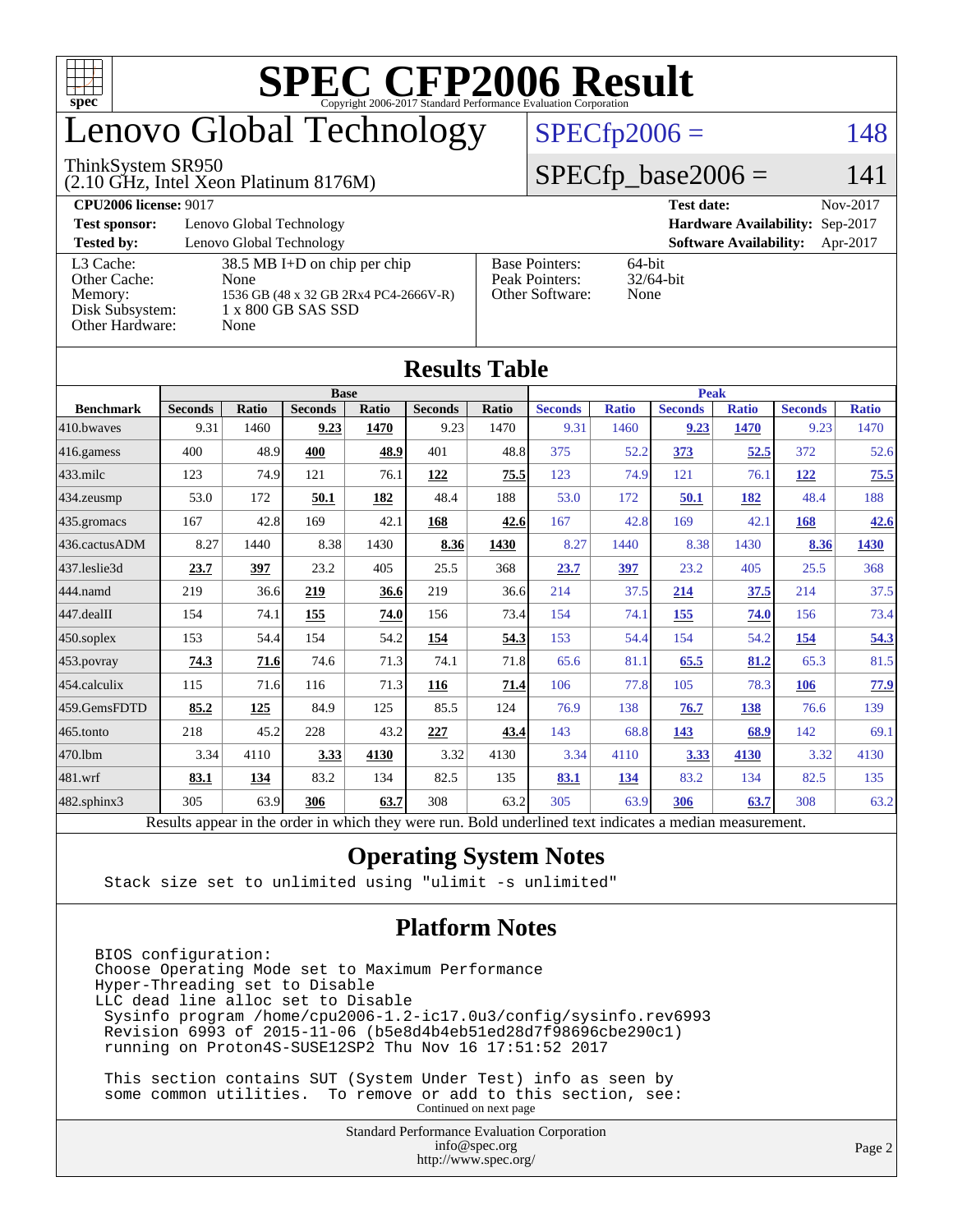

# enovo Global Technology

ThinkSystem SR950

 $SPECTp2006 = 148$ 

(2.10 GHz, Intel Xeon Platinum 8176M)

 $SPECTp\_base2006 = 141$ 

| <b>CPU2006 license: 9017</b> | Test date | $-2017$<br>Nov- |
|------------------------------|-----------|-----------------|
|------------------------------|-----------|-----------------|

**[Test sponsor:](http://www.spec.org/auto/cpu2006/Docs/result-fields.html#Testsponsor)** Lenovo Global Technology **[Hardware Availability:](http://www.spec.org/auto/cpu2006/Docs/result-fields.html#HardwareAvailability)** Sep-2017 **[Tested by:](http://www.spec.org/auto/cpu2006/Docs/result-fields.html#Testedby)** Lenovo Global Technology **[Software Availability:](http://www.spec.org/auto/cpu2006/Docs/result-fields.html#SoftwareAvailability)** Apr-2017

#### **[Platform Notes \(Continued\)](http://www.spec.org/auto/cpu2006/Docs/result-fields.html#PlatformNotes)**

 <http://www.spec.org/cpu2006/Docs/config.html#sysinfo> From /proc/cpuinfo

```
Standard Performance Evaluation Corporation
                                      info@spec.org
    model name : Intel(R) Xeon(R) Platinum 8176M CPU @ 2.10GHz
        4 "physical id"s (chips)
        112 "processors"
    cores, siblings (Caution: counting these is hw and system dependent. The
     following excerpts from /proc/cpuinfo might not be reliable. Use with
    caution.)
        cpu cores : 28
       siblings
        physical 0: cores 0 1 2 3 4 5 6 8 9 10 11 12 13 14 16 17 18 19 20 21 22 24
        25 26 27 28 29 30
        physical 1: cores 0 1 2 3 4 5 6 8 9 10 11 12 13 14 16 17 18 19 20 21 22 24
        25 26 27 28 29 30
        physical 2: cores 0 1 2 3 4 5 6 8 9 10 11 12 13 14 16 17 18 19 20 21 22 24
        25 26 27 28 29 30
        physical 3: cores 0 1 2 3 4 5 6 8 9 10 11 12 13 14 16 17 18 19 20 21 22 24
        25 26 27 28 29 30
     cache size : 39424 KB
 From /proc/meminfo
    MemTotal: 1584766852 kB
    HugePages_Total: 0
    Hugepagesize: 2048 kB
 From /etc/*release* /etc/*version*
    SuSE-release:
        SUSE Linux Enterprise Server 12 (x86_64)
        VERSION = 12
        PATCHLEVEL = 2
        # This file is deprecated and will be removed in a future service pack or
        release.
        # Please check /etc/os-release for details about this release.
     os-release:
        NAME="SLES"
        VERSION="12-SP2"
        VERSION_ID="12.2"
        PRETTY_NAME="SUSE Linux Enterprise Server 12 SP2"
        ID="sles"
        ANSI_COLOR="0;32"
        CPE_NAME="cpe:/o:suse:sles:12:sp2"
 uname -a:
    Linux Proton4S-SUSE12SP2 4.4.21-69-default #1 SMP Tue Oct 25 10:58:20 UTC
     2016 (9464f67) x86_64 x86_64 x86_64 GNU/Linux
 run-level 3 Nov 16 17:49
 SPEC is set to: /home/cpu2006-1.2-ic17.0u3
   Filesystem Type Size Used Avail Use% Mounted on<br>
/dev/sda3 btrfs 743G 182G 560G 25% /home
 /dev/sda3 btrfs 743G 182G 560G 25% /home
Continued on next page
```
<http://www.spec.org/>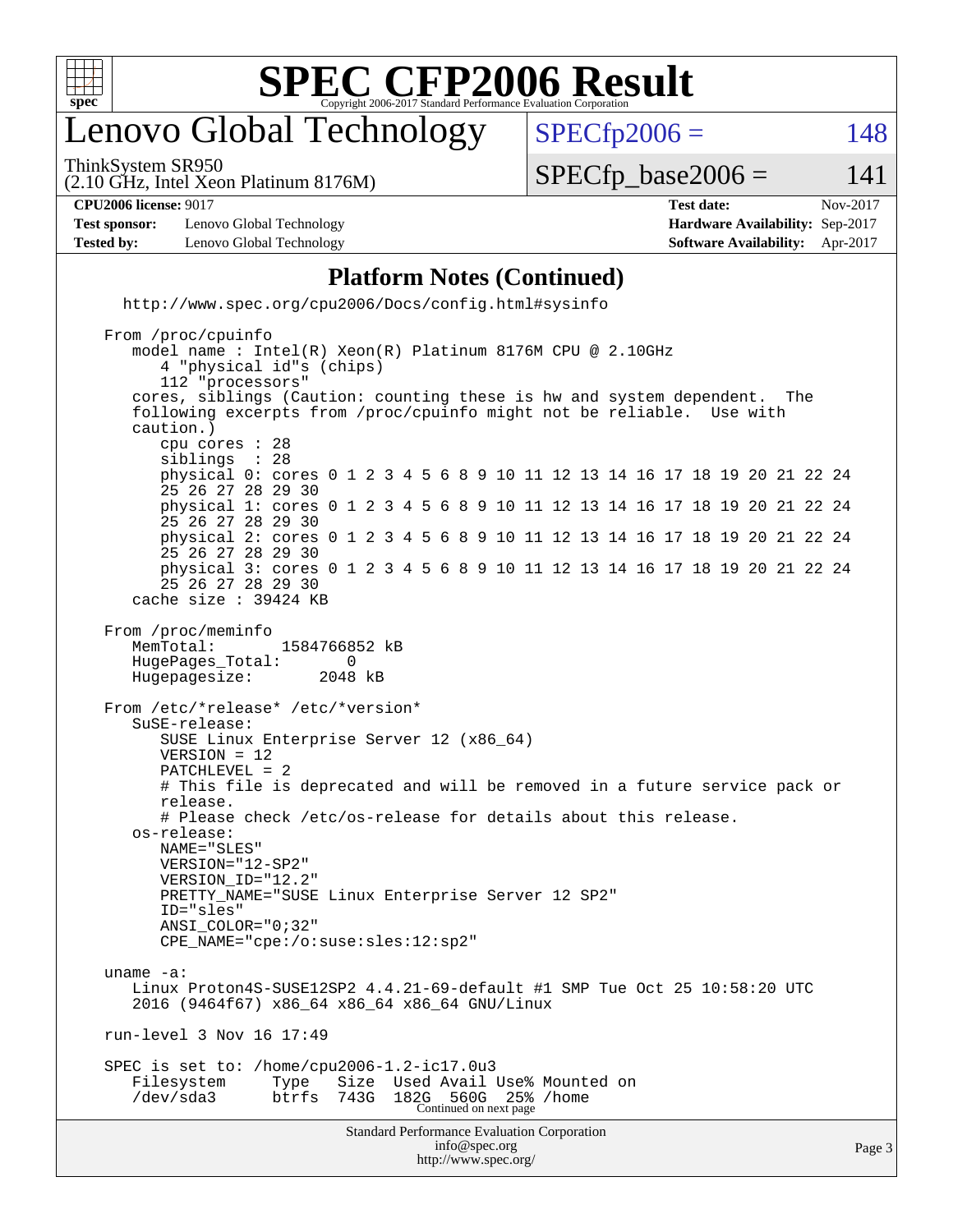

# enovo Global Technology

ThinkSystem SR950

 $SPECfp2006 = 148$  $SPECfp2006 = 148$ 

(2.10 GHz, Intel Xeon Platinum 8176M)

 $SPECTp\_base2006 = 141$ 

**[Test sponsor:](http://www.spec.org/auto/cpu2006/Docs/result-fields.html#Testsponsor)** Lenovo Global Technology **[Hardware Availability:](http://www.spec.org/auto/cpu2006/Docs/result-fields.html#HardwareAvailability)** Sep-2017

**[CPU2006 license:](http://www.spec.org/auto/cpu2006/Docs/result-fields.html#CPU2006license)** 9017 **[Test date:](http://www.spec.org/auto/cpu2006/Docs/result-fields.html#Testdate)** Nov-2017 **[Tested by:](http://www.spec.org/auto/cpu2006/Docs/result-fields.html#Testedby)** Lenovo Global Technology **[Software Availability:](http://www.spec.org/auto/cpu2006/Docs/result-fields.html#SoftwareAvailability)** Apr-2017

#### **[Platform Notes \(Continued\)](http://www.spec.org/auto/cpu2006/Docs/result-fields.html#PlatformNotes)**

Additional information from dmidecode:

 Warning: Use caution when you interpret this section. The 'dmidecode' program reads system data which is "intended to allow hardware to be accurately determined", but the intent may not be met, as there are frequent changes to hardware, firmware, and the "DMTF SMBIOS" standard.

 BIOS Lenovo -[PSE105X-1.00]- 08/17/2017 Memory: 48x NO DIMM NO DIMM 48x Samsung M393A4K40BB2-CTD 32 GB 2 rank 2666 MHz

(End of data from sysinfo program)

#### **[General Notes](http://www.spec.org/auto/cpu2006/Docs/result-fields.html#GeneralNotes)**

Environment variables set by runspec before the start of the run: KMP\_AFFINITY = "granularity=fine,compact" LD\_LIBRARY\_PATH = "/home/cpu2006-1.2-ic17.0u3/lib/ia32:/home/cpu2006-1.2-ic17.0u3/lib/intel64:/home/cpu2006-1.2-ic17.0u3/sh10.2" OMP\_NUM\_THREADS = "112"

 Binaries compiled on a system with 1x Intel Core i7-4790 CPU + 32GB RAM memory using Redhat Enterprise Linux 7.2 Transparent Huge Pages disabled with: echo never > /sys/kernel/mm/transparent\_hugepage/enabled Filesystem page cache cleared with: shell invocation of 'sync; echo 3 > /proc/sys/vm/drop\_caches' prior to run

### **[Base Compiler Invocation](http://www.spec.org/auto/cpu2006/Docs/result-fields.html#BaseCompilerInvocation)**

[C benchmarks](http://www.spec.org/auto/cpu2006/Docs/result-fields.html#Cbenchmarks):  $\text{icc}$   $-\text{m64}$ 

[C++ benchmarks:](http://www.spec.org/auto/cpu2006/Docs/result-fields.html#CXXbenchmarks) [icpc -m64](http://www.spec.org/cpu2006/results/res2017q4/cpu2006-20171128-50942.flags.html#user_CXXbase_intel_icpc_64bit_fc66a5337ce925472a5c54ad6a0de310)

[Fortran benchmarks](http://www.spec.org/auto/cpu2006/Docs/result-fields.html#Fortranbenchmarks): [ifort -m64](http://www.spec.org/cpu2006/results/res2017q4/cpu2006-20171128-50942.flags.html#user_FCbase_intel_ifort_64bit_ee9d0fb25645d0210d97eb0527dcc06e)

[Benchmarks using both Fortran and C](http://www.spec.org/auto/cpu2006/Docs/result-fields.html#BenchmarksusingbothFortranandC): [icc -m64](http://www.spec.org/cpu2006/results/res2017q4/cpu2006-20171128-50942.flags.html#user_CC_FCbase_intel_icc_64bit_bda6cc9af1fdbb0edc3795bac97ada53) [ifort -m64](http://www.spec.org/cpu2006/results/res2017q4/cpu2006-20171128-50942.flags.html#user_CC_FCbase_intel_ifort_64bit_ee9d0fb25645d0210d97eb0527dcc06e)

# **[Base Portability Flags](http://www.spec.org/auto/cpu2006/Docs/result-fields.html#BasePortabilityFlags)**

 410.bwaves: [-DSPEC\\_CPU\\_LP64](http://www.spec.org/cpu2006/results/res2017q4/cpu2006-20171128-50942.flags.html#suite_basePORTABILITY410_bwaves_DSPEC_CPU_LP64) 416.gamess: [-DSPEC\\_CPU\\_LP64](http://www.spec.org/cpu2006/results/res2017q4/cpu2006-20171128-50942.flags.html#suite_basePORTABILITY416_gamess_DSPEC_CPU_LP64)

Continued on next page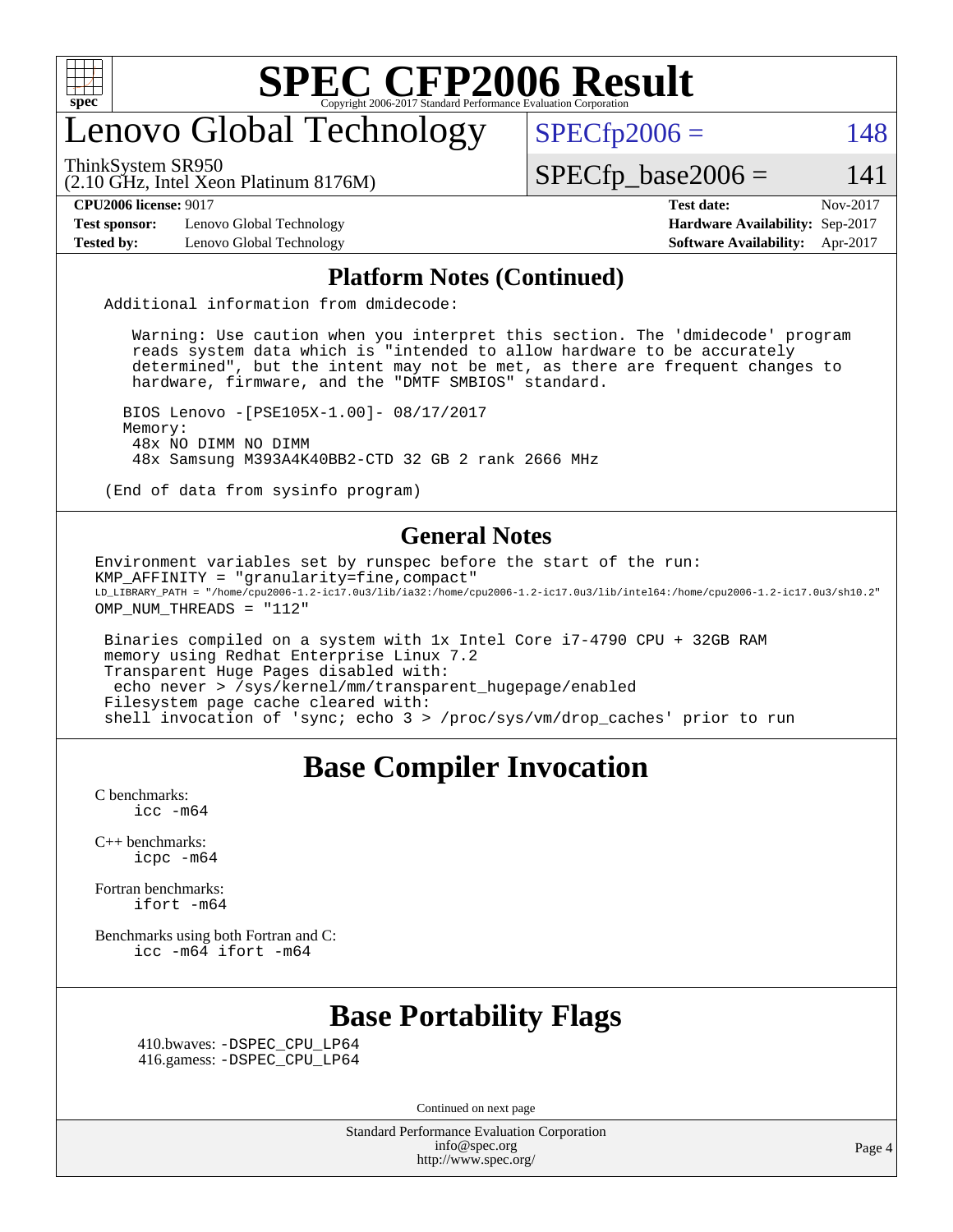

enovo Global Technology

ThinkSystem SR950

 $SPECTp2006 = 148$ 

(2.10 GHz, Intel Xeon Platinum 8176M)

 $SPECfp\_base2006 = 141$ 

**[Test sponsor:](http://www.spec.org/auto/cpu2006/Docs/result-fields.html#Testsponsor)** Lenovo Global Technology **[Hardware Availability:](http://www.spec.org/auto/cpu2006/Docs/result-fields.html#HardwareAvailability)** Sep-2017

**[CPU2006 license:](http://www.spec.org/auto/cpu2006/Docs/result-fields.html#CPU2006license)** 9017 **[Test date:](http://www.spec.org/auto/cpu2006/Docs/result-fields.html#Testdate)** Nov-2017 **[Tested by:](http://www.spec.org/auto/cpu2006/Docs/result-fields.html#Testedby)** Lenovo Global Technology **[Software Availability:](http://www.spec.org/auto/cpu2006/Docs/result-fields.html#SoftwareAvailability)** Apr-2017

# **[Base Portability Flags \(Continued\)](http://www.spec.org/auto/cpu2006/Docs/result-fields.html#BasePortabilityFlags)**

| 433.milc: -DSPEC CPU LP64                    |                                                                |
|----------------------------------------------|----------------------------------------------------------------|
| 434.zeusmp: -DSPEC_CPU_LP64                  |                                                                |
| 435.gromacs: -DSPEC_CPU_LP64 -nofor_main     |                                                                |
| 436.cactusADM: - DSPEC CPU LP64 - nofor main |                                                                |
| 437.leslie3d: -DSPEC CPU LP64                |                                                                |
| 444.namd: -DSPEC CPU LP64                    |                                                                |
| 447.dealII: -DSPEC CPU LP64                  |                                                                |
| 450.soplex: -DSPEC_CPU_LP64                  |                                                                |
| 453.povray: -DSPEC_CPU_LP64                  |                                                                |
| 454.calculix: -DSPEC_CPU_LP64 -nofor_main    |                                                                |
| 459.GemsFDTD: -DSPEC CPU LP64                |                                                                |
| 465.tonto: -DSPEC CPU LP64                   |                                                                |
| 470.1bm: - DSPEC CPU LP64                    |                                                                |
|                                              | 481.wrf: -DSPEC_CPU_LP64 -DSPEC_CPU_CASE_FLAG -DSPEC_CPU_LINUX |
| 482.sphinx3: -DSPEC CPU LP64                 |                                                                |

### **[Base Optimization Flags](http://www.spec.org/auto/cpu2006/Docs/result-fields.html#BaseOptimizationFlags)**

[C benchmarks](http://www.spec.org/auto/cpu2006/Docs/result-fields.html#Cbenchmarks):

[-xCORE-AVX2](http://www.spec.org/cpu2006/results/res2017q4/cpu2006-20171128-50942.flags.html#user_CCbase_f-xCORE-AVX2) [-ipo](http://www.spec.org/cpu2006/results/res2017q4/cpu2006-20171128-50942.flags.html#user_CCbase_f-ipo) [-O3](http://www.spec.org/cpu2006/results/res2017q4/cpu2006-20171128-50942.flags.html#user_CCbase_f-O3) [-no-prec-div](http://www.spec.org/cpu2006/results/res2017q4/cpu2006-20171128-50942.flags.html#user_CCbase_f-no-prec-div) [-parallel](http://www.spec.org/cpu2006/results/res2017q4/cpu2006-20171128-50942.flags.html#user_CCbase_f-parallel) [-qopt-prefetch](http://www.spec.org/cpu2006/results/res2017q4/cpu2006-20171128-50942.flags.html#user_CCbase_f-qopt-prefetch)

[C++ benchmarks:](http://www.spec.org/auto/cpu2006/Docs/result-fields.html#CXXbenchmarks) [-xCORE-AVX2](http://www.spec.org/cpu2006/results/res2017q4/cpu2006-20171128-50942.flags.html#user_CXXbase_f-xCORE-AVX2) [-ipo](http://www.spec.org/cpu2006/results/res2017q4/cpu2006-20171128-50942.flags.html#user_CXXbase_f-ipo) [-O3](http://www.spec.org/cpu2006/results/res2017q4/cpu2006-20171128-50942.flags.html#user_CXXbase_f-O3) [-no-prec-div](http://www.spec.org/cpu2006/results/res2017q4/cpu2006-20171128-50942.flags.html#user_CXXbase_f-no-prec-div) [-qopt-prefetch](http://www.spec.org/cpu2006/results/res2017q4/cpu2006-20171128-50942.flags.html#user_CXXbase_f-qopt-prefetch)

[Fortran benchmarks](http://www.spec.org/auto/cpu2006/Docs/result-fields.html#Fortranbenchmarks): [-xCORE-AVX2](http://www.spec.org/cpu2006/results/res2017q4/cpu2006-20171128-50942.flags.html#user_FCbase_f-xCORE-AVX2) [-ipo](http://www.spec.org/cpu2006/results/res2017q4/cpu2006-20171128-50942.flags.html#user_FCbase_f-ipo) [-O3](http://www.spec.org/cpu2006/results/res2017q4/cpu2006-20171128-50942.flags.html#user_FCbase_f-O3) [-no-prec-div](http://www.spec.org/cpu2006/results/res2017q4/cpu2006-20171128-50942.flags.html#user_FCbase_f-no-prec-div) [-parallel](http://www.spec.org/cpu2006/results/res2017q4/cpu2006-20171128-50942.flags.html#user_FCbase_f-parallel) [-qopt-prefetch](http://www.spec.org/cpu2006/results/res2017q4/cpu2006-20171128-50942.flags.html#user_FCbase_f-qopt-prefetch)

[Benchmarks using both Fortran and C](http://www.spec.org/auto/cpu2006/Docs/result-fields.html#BenchmarksusingbothFortranandC): [-xCORE-AVX2](http://www.spec.org/cpu2006/results/res2017q4/cpu2006-20171128-50942.flags.html#user_CC_FCbase_f-xCORE-AVX2) [-ipo](http://www.spec.org/cpu2006/results/res2017q4/cpu2006-20171128-50942.flags.html#user_CC_FCbase_f-ipo) [-O3](http://www.spec.org/cpu2006/results/res2017q4/cpu2006-20171128-50942.flags.html#user_CC_FCbase_f-O3) [-no-prec-div](http://www.spec.org/cpu2006/results/res2017q4/cpu2006-20171128-50942.flags.html#user_CC_FCbase_f-no-prec-div) [-parallel](http://www.spec.org/cpu2006/results/res2017q4/cpu2006-20171128-50942.flags.html#user_CC_FCbase_f-parallel) [-qopt-prefetch](http://www.spec.org/cpu2006/results/res2017q4/cpu2006-20171128-50942.flags.html#user_CC_FCbase_f-qopt-prefetch)

### **[Peak Compiler Invocation](http://www.spec.org/auto/cpu2006/Docs/result-fields.html#PeakCompilerInvocation)**

[C benchmarks](http://www.spec.org/auto/cpu2006/Docs/result-fields.html#Cbenchmarks): [icc -m64](http://www.spec.org/cpu2006/results/res2017q4/cpu2006-20171128-50942.flags.html#user_CCpeak_intel_icc_64bit_bda6cc9af1fdbb0edc3795bac97ada53)

[C++ benchmarks:](http://www.spec.org/auto/cpu2006/Docs/result-fields.html#CXXbenchmarks) [icpc -m64](http://www.spec.org/cpu2006/results/res2017q4/cpu2006-20171128-50942.flags.html#user_CXXpeak_intel_icpc_64bit_fc66a5337ce925472a5c54ad6a0de310)

[Fortran benchmarks](http://www.spec.org/auto/cpu2006/Docs/result-fields.html#Fortranbenchmarks): [ifort -m64](http://www.spec.org/cpu2006/results/res2017q4/cpu2006-20171128-50942.flags.html#user_FCpeak_intel_ifort_64bit_ee9d0fb25645d0210d97eb0527dcc06e)

[Benchmarks using both Fortran and C](http://www.spec.org/auto/cpu2006/Docs/result-fields.html#BenchmarksusingbothFortranandC): [icc -m64](http://www.spec.org/cpu2006/results/res2017q4/cpu2006-20171128-50942.flags.html#user_CC_FCpeak_intel_icc_64bit_bda6cc9af1fdbb0edc3795bac97ada53) [ifort -m64](http://www.spec.org/cpu2006/results/res2017q4/cpu2006-20171128-50942.flags.html#user_CC_FCpeak_intel_ifort_64bit_ee9d0fb25645d0210d97eb0527dcc06e)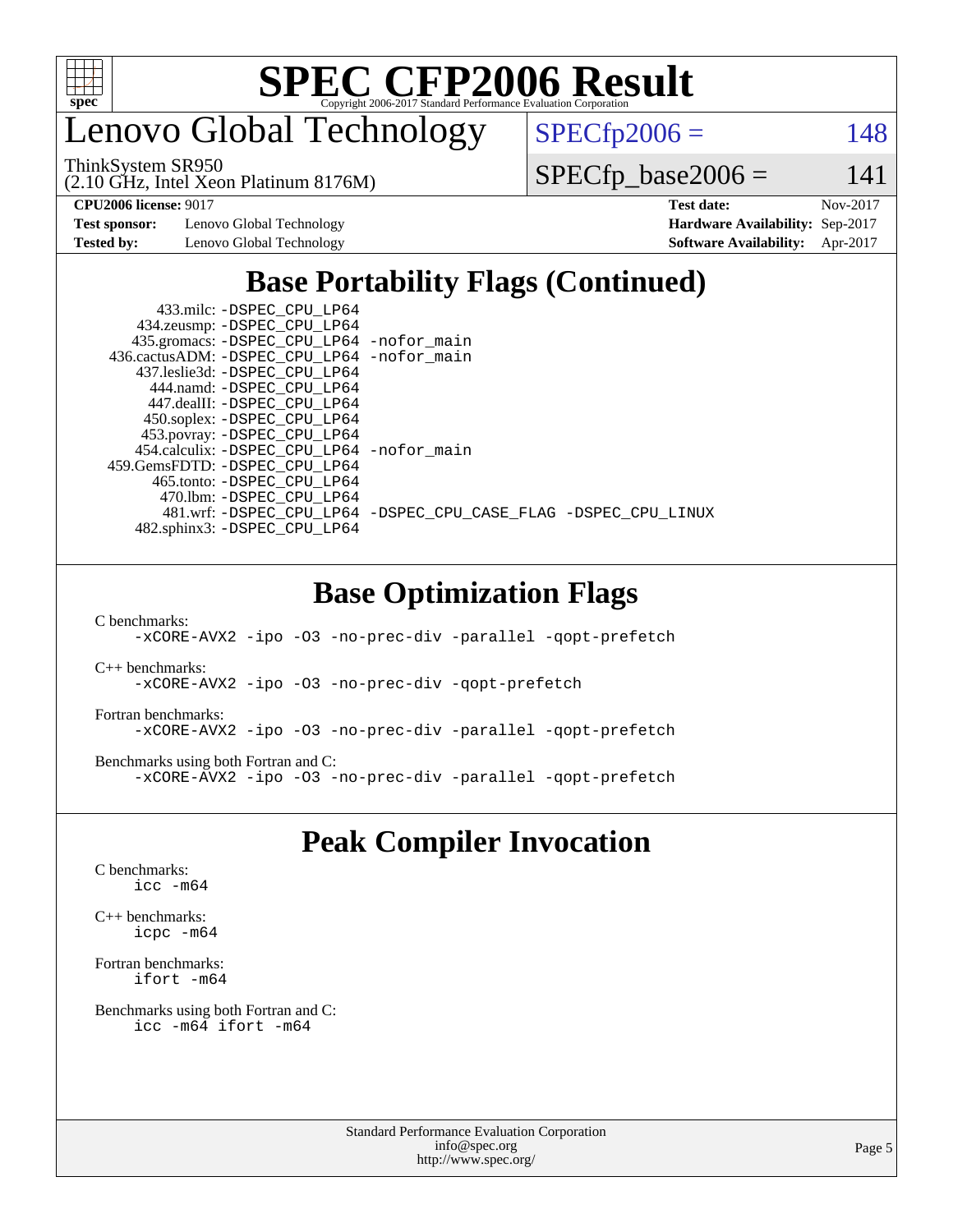

# enovo Global Technology

ThinkSystem SR950

 $SPECTp2006 = 148$ 

(2.10 GHz, Intel Xeon Platinum 8176M)

**[Test sponsor:](http://www.spec.org/auto/cpu2006/Docs/result-fields.html#Testsponsor)** Lenovo Global Technology **[Hardware Availability:](http://www.spec.org/auto/cpu2006/Docs/result-fields.html#HardwareAvailability)** Sep-2017 **[Tested by:](http://www.spec.org/auto/cpu2006/Docs/result-fields.html#Testedby)** Lenovo Global Technology **[Software Availability:](http://www.spec.org/auto/cpu2006/Docs/result-fields.html#SoftwareAvailability)** Apr-2017

**[CPU2006 license:](http://www.spec.org/auto/cpu2006/Docs/result-fields.html#CPU2006license)** 9017 **[Test date:](http://www.spec.org/auto/cpu2006/Docs/result-fields.html#Testdate)** Nov-2017

 $SPECTp\_base2006 = 141$ 

## **[Peak Portability Flags](http://www.spec.org/auto/cpu2006/Docs/result-fields.html#PeakPortabilityFlags)**

Same as Base Portability Flags

# **[Peak Optimization Flags](http://www.spec.org/auto/cpu2006/Docs/result-fields.html#PeakOptimizationFlags)**

[C benchmarks](http://www.spec.org/auto/cpu2006/Docs/result-fields.html#Cbenchmarks):

433.milc: basepeak = yes

 $470$ .lbm: basepeak = yes

 $482$ .sphinx3: basepeak = yes

[C++ benchmarks:](http://www.spec.org/auto/cpu2006/Docs/result-fields.html#CXXbenchmarks)

```
 444.namd: -prof-gen(pass 1) -prof-use(pass 2) -xCORE-AVX2(pass 2)
        -par-num-threads=1(pass 1) -ipo(pass 2) -O3(pass 2)
        -no-prec-div(pass 2) -fno-alias -auto-ilp32
```
447.dealII: basepeak = yes

 $450$ .soplex: basepeak = yes

```
 453.povray: -prof-gen(pass 1) -prof-use(pass 2) -xCORE-AVX2(pass 2)
         -par-num-threads=1-ipo-O3(pass 2)-no-prec-div(pass 2) -unroll4 -ansi-alias
```
[Fortran benchmarks](http://www.spec.org/auto/cpu2006/Docs/result-fields.html#Fortranbenchmarks):

```
410.bwaves: basepeak = yes 416.gamess: -prof-gen(pass 1) -prof-use(pass 2) -xCORE-AVX2(pass 2)
            -par-num-threads=1-ipo-O3(pass 2)-no-prec-div(pass 2) -unroll2 -inline-level=0 -scalar-rep-
    434.zeusmp: basepeak = yes
    437.leslie3d: basepeak = yes
 459.GemsFDTD: -prof-gen(pass 1) -prof-use(pass 2) -xCORE-AVX2(pass 2)
            -par-num-threads=1-ipo-O3(pass 2)-no-prec-div(pass 2) -unroll2 -inline-level=0
            -qopt-prefetch -parallel
      465.tonto: -prof-gen(pass 1) -prof-use(pass 2) -xCORE-AVX2(pass 2)
            -par-num-threads=1(pass 1) -ipo(pass 2) -O3(pass 2)
            -no-prec-div-inline-calloc-qopt-malloc-options=3
            -auto -unroll4
```
Continued on next page

```
Standard Performance Evaluation Corporation
             info@spec.org
           http://www.spec.org/
```